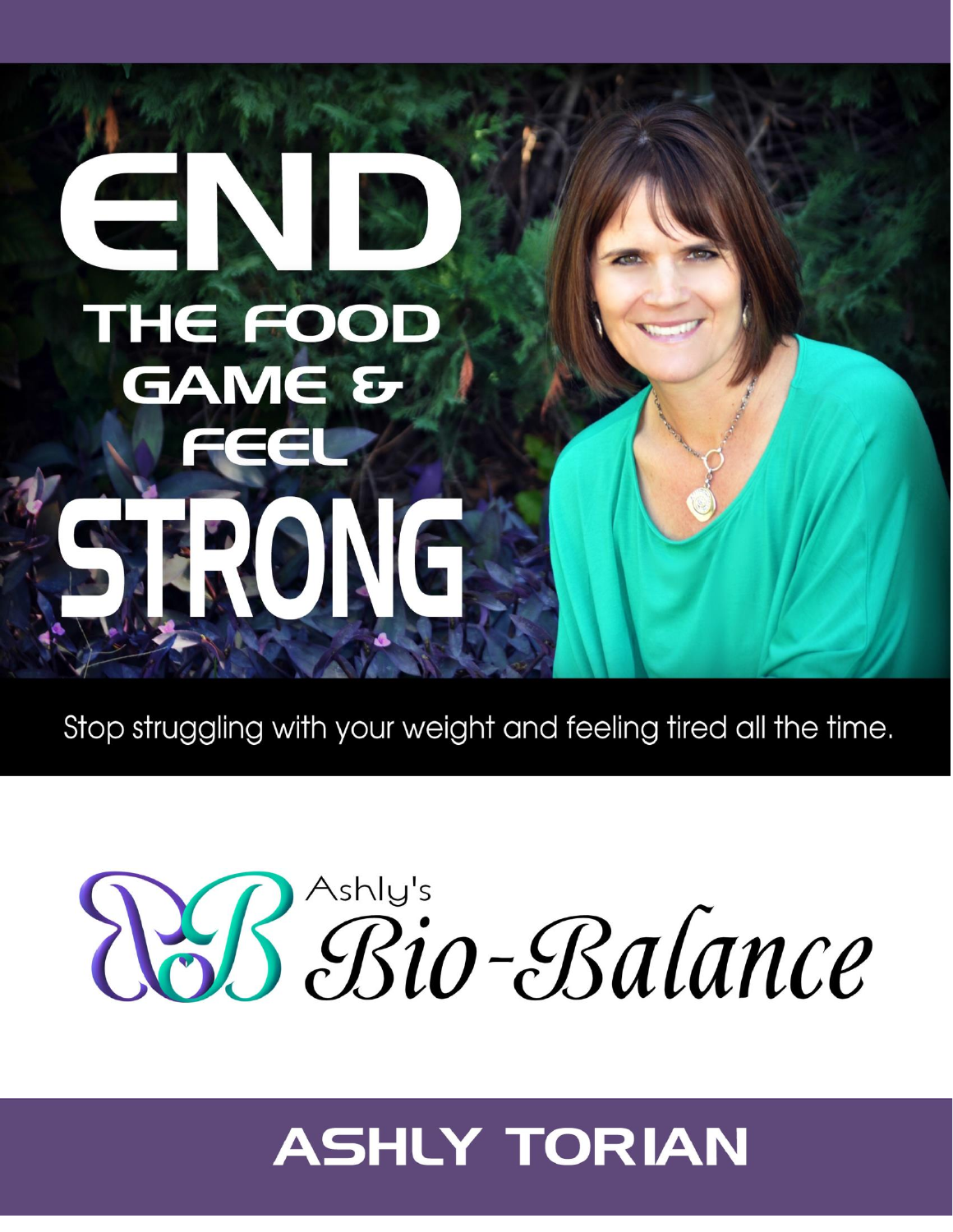### Ashly's Bio-Balance

#### *END the Food Game and Feel Strong*

#### Welcome!

Hello, I am Ashly and I have puttogether this e-book as a free service to those searching for a way out of the Food Game and into life. Struggling with the endless thoughts of food is tiring and draining, AND there is a way out of this madness. It is proven that the thoughts that enter our brain directly affect our physiology, the way our body digests, assimilates and eliminates food and life.

But we are not taught this. We are taught "calories in vs. calories out" or "restrict this so you can have that" are the only way to reach our desired goals for body and health. I say ENOUGH!

The majority of my clients come to me:

- To**END** the roller coaster food game
- To have a healthy relationship with food and understand its forms of nourishment
- To feel strong with energy and mental clarity

#### **Here is what I found:**

- Diets don't address the food game. They tell you what to eat and when to eat. They don't tell you HOW to eat.
- You are constantly thinking about the next time to eat…the thought of food never leaves the mind.
- We are our own worst enemy. Thoughts and comments like: "You are fat," "No one is ever going to want you," "I am not enough," invade our thoughts and the results are failed diets and fitness programs, AND hating the body we are in.

#### **HereiswhatIknowtobetrue:**

- Power of the food game does not disappear with diets; it only acerbates the obsession with food.
- It is NOT about the food
- Nourishing myself for my purpose is the only way to go
- When kind words flood the brain, the brain sends off endorphins…the feel good hormones that not only bathe us in a glorious feeling of confidence and self love but also give us the body we desire by properly burning fat stores and holding on to lean tissue.

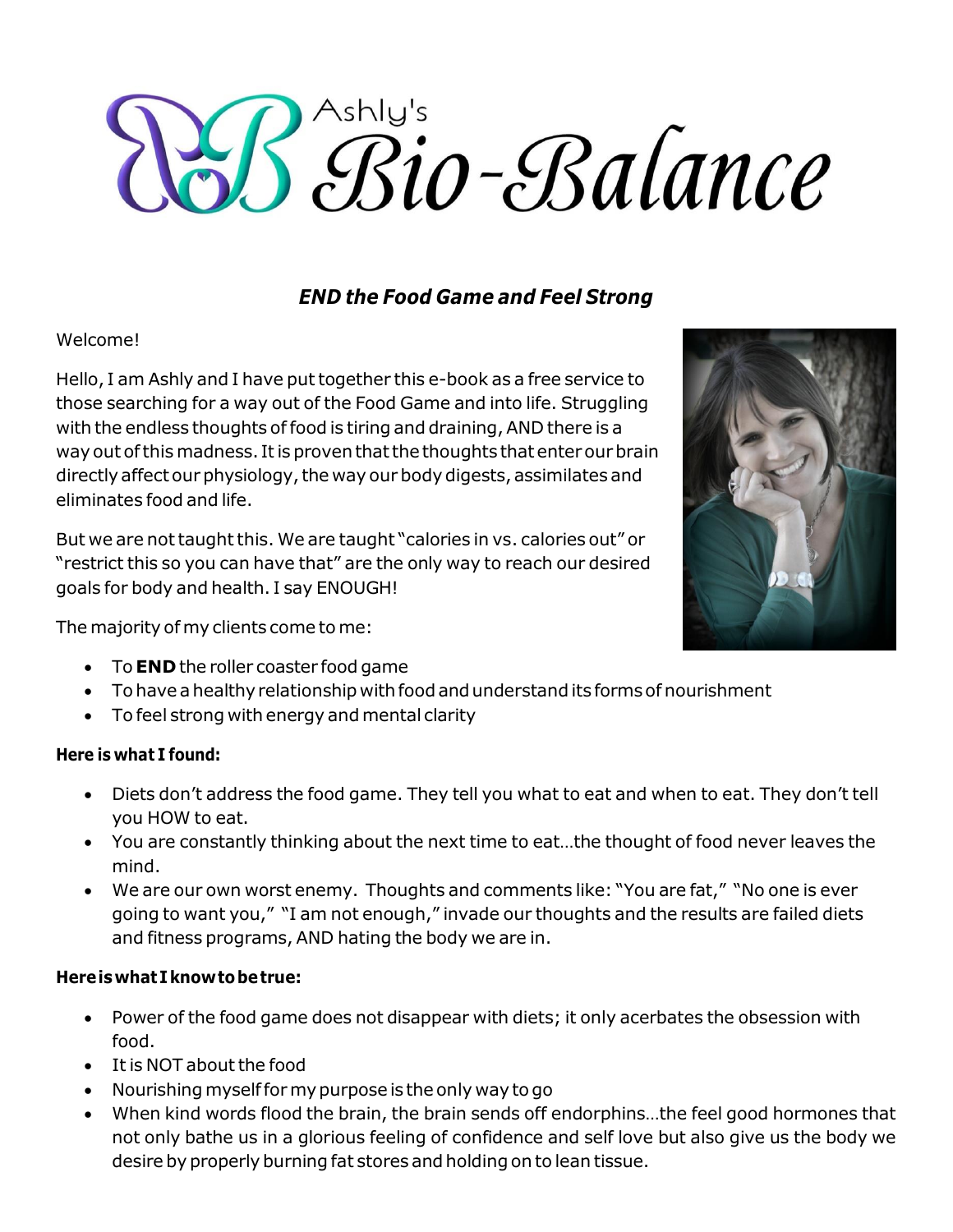When you embrace the knowledge that diets don't work and that **your** eating protocol can work FOR you (not AGAINST you) for mental, emotional and physical nourishment, you will be free.

Through my personal experiences and those of my clients in the realms of exercise, nutrition and health, I developed the **END Zone**:

**Embrace** the wonder that is your body

**Nourish** your body to fulfill your purpose

**Digest** the world around you, not only with food and drink, but also the observations and lessons that make you who you are.

The **END Zone** is a mindset, a way to think about **who** you are, what you wantto do, **AND** the body you need to do it in. It takes you out of the food game and into implementing that which you want toattain.

#### **Embrace:**

Do you feel you operate your daily tasks in your body? Or do you feel like it is a foreign aircraft?

Amazingly, studies show that on average women will have 13 negative thoughts about their body **everyday**. In addition to that, a whopping 97%of women in the study from all across the country, of all shapes and sizes, admit to having at least one "I hate my body" type of thought every day. It comes as no surprise that some women do notfeel comfortable / confident in their own skin.

This is a "training" that begins early in life. In a University of Central Florida study, of the young girls age 3-6, nearly half of them were worried about being fat and a third of the wanted to change s o m e t h i n g about their body. Sound familiar? Neuroscience shows that what you focus on is not only what you attract but also what you become. The neural pathways of the brain pick up the repetition of thought and the pathway becomes stronger and the thoughts become habitual.

Those women who obsess over their body, its weight and size, are in a continual state stress which stimulatesCortisol production in the body.This leads to increased fat storage around the belly, increases blood pressure, and lowers bone density PLUS contributes to this loss of energy you are feeling. I don't mean to be the bearer of bad news, but when the body is in a mild stressed state, the brain is bathed in Cortisol which promotes memory loss.

> It is time to turn around your thoughts about your body In other words, let's take out the trash and bring in the good stuff!

The first way to end the food/body game and gain some of the energy you have lost is to appreciate and embrace the body you reside in by eliminating these negative and hurtful thoughts. Now, how do you embrace?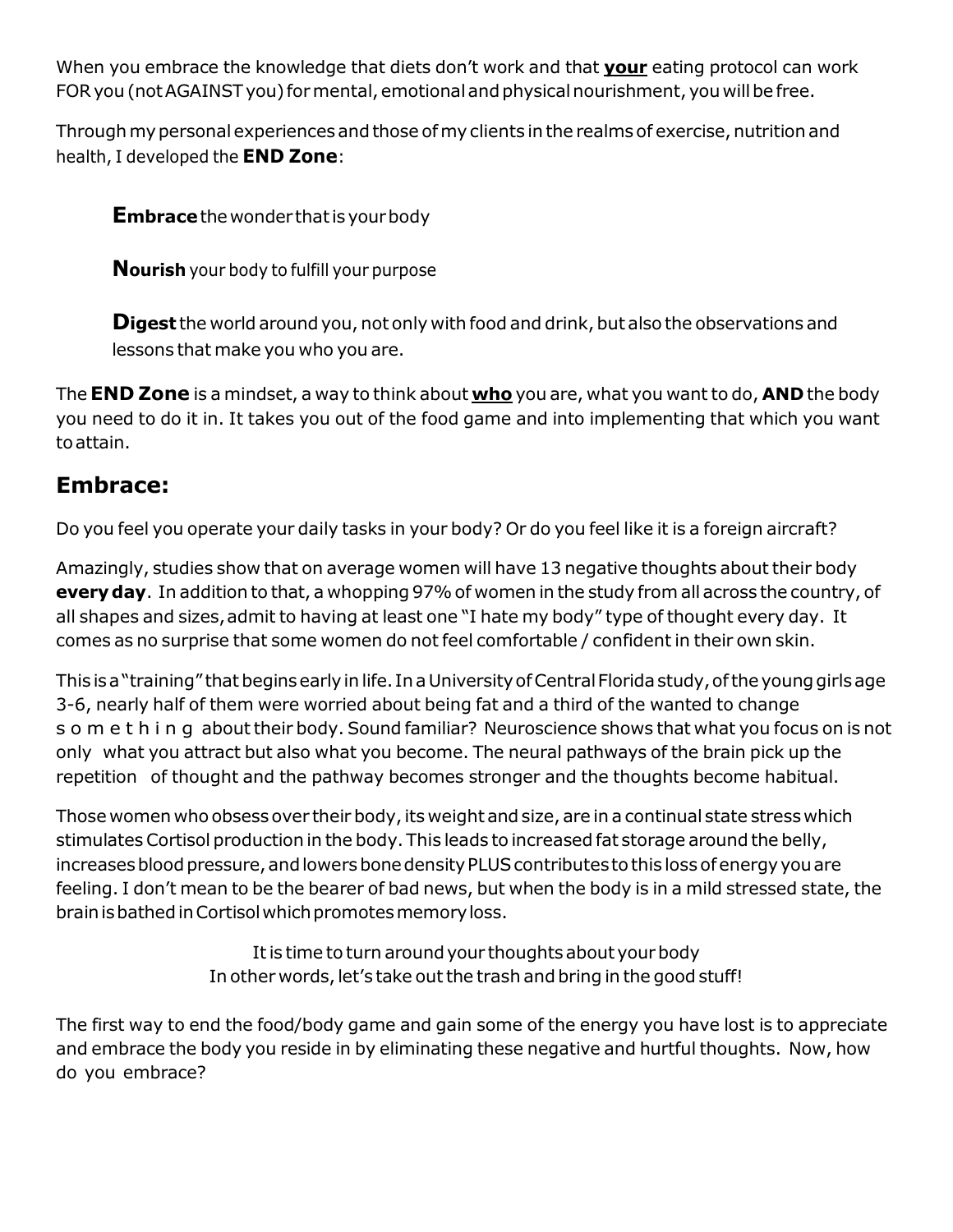- 1. **Reflect** on how you show your body appreciation is it with love and understanding OR do you talk unfavorably to self and your body? Keep a journal of these thoughts; do you see that they are harmful? Now, turn these thoughts around. It is possible to create new neural pathways that are affirming? Be mindful of the words you speak, there is power in them.
- 2. Make a list of all the ways you can show this appreciation and understanding for your body. Do you pamper your body w movement, stretching, massage, pedicures, quiet time? What are rituals you can do that allow you time to pamper your body? Postthis list on your mirror so you are constantly reminded of rituals you can do to solidify your love for self. Implement at least 1 of these every day.
- 3. **Practice grace**. Grace is a beautiful word and one of my favorites. Grace is a manifestation of forgiveness and mercy for oneself and others. Show yourself a little grace while you are on this journey of transformation. This is not a quick fix; this is a practice that leads to lasting change.

**GRACE -G**et **R**adical **A**bout **C**ultivating **E**mbodiment – in other words Get Radical and show yourself some LOVE!

You may be asking "What could my feelings about my body possibly have to do with this food game and my inability to obtain weight loss?

#### *Simply stated, when the body is appreciated and understood it stimulates fat mobilization.*

Fat mobilization is "the body's ability to breakdown fatinto glycerol and fatty acids so it is transported and used as energy by an active muscle." In other words, you become a fat burning machine. **Nourish:**

When the body, soul and spirit are nourished, the food game ends and the energy you need for purposeful living magically appears.

- 1. **Nourish yourbody with wholesome, organic (when possible) foods**. Protein, essentialfats,fresh fruits and vegetables every day. Follow this guideline for a simple yet effective protocolfor healthy eating:
	- Choose foods in their natural state these are easily digested and utilized quickly for energy
	- Eat a protein and essential fat (nuts, seeds, coconut, olive oil, eggs...) at every meal. This provides long lasting energy and satisfaction.
	- Eat a moderate breakfast, a full size meal at lunch and a light dinner. Eat the majority of your calories before 2 pm.
	- Eat a variety of fresh vegetables and fruits of all colors, especially greens!
	- At meal time, eat to the point of energy; stop BEFORE you reach your fill.
	- Drink plenty of water for your body weight; at least 1/2 your bodyweight in ounces. If you workout and sweat heavily you will want to add to this.
- 2. **Nourish your soul with time**. Time for reflection,time for gratitude, and time to just breathe, a time for peace within yourself. Mindful meditations are becoming very popular and are easy to implement into your daily living. A mindful meditation takes place when you allow yourself to STOP for a moment and just breath. Put this into play 1-2 times each day and you will notice that you will develop a slower internal rhythm which brings on fat mobilization in addition to a reduction in your outward expression of stress.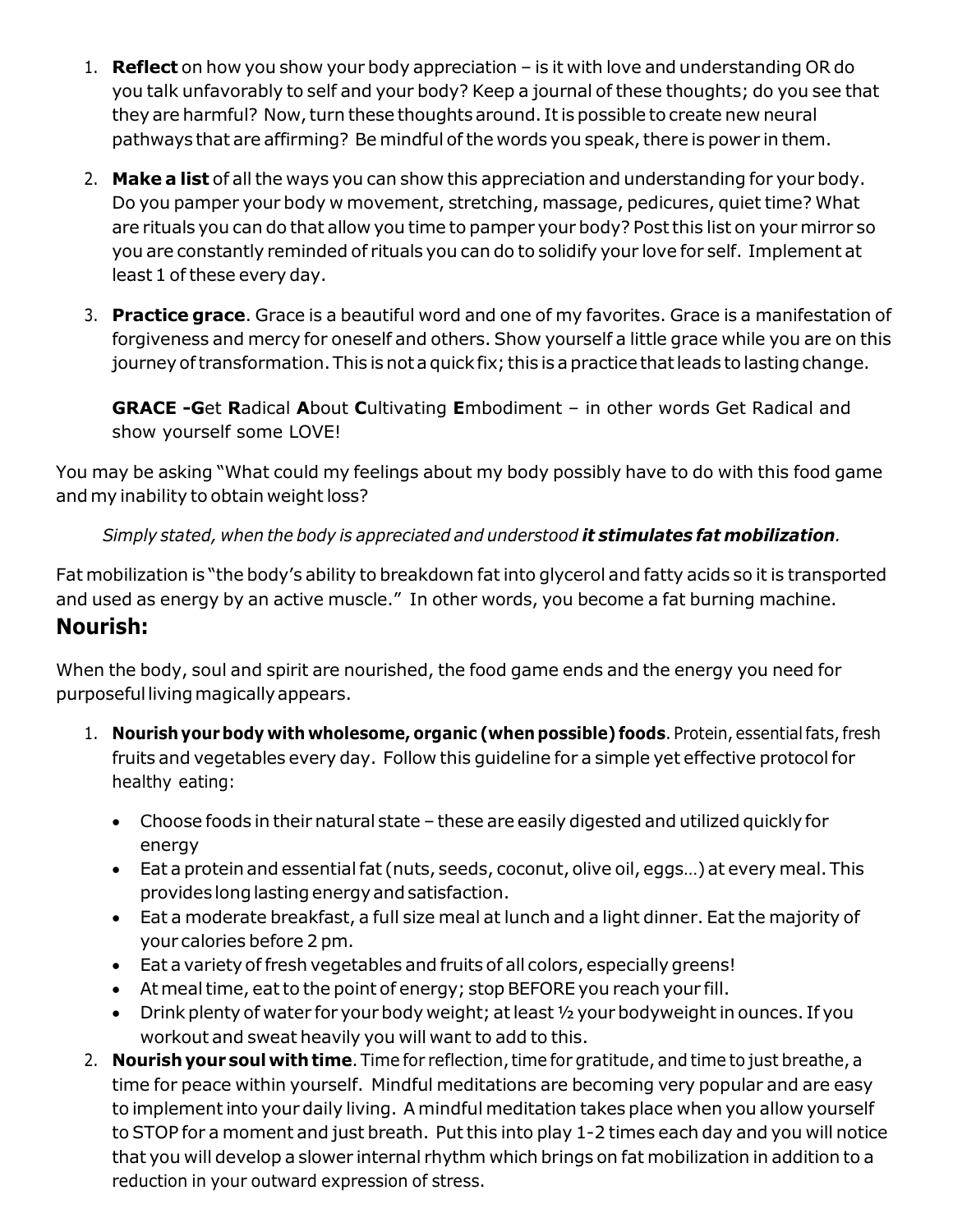- First step to mindful meditation is to close your eyes, breathe deep and root yourself in the moment through what you see, what you hear, what you smell and what you feel.
- Take another full breathe and solidify yourself in the moment by continuing to activate your senses. Bring to mind the sights, smells, sounds around you. What do you feel, what do you taste?
- Spend 3-5 minutes rooted in the moment. Allow yourself to be there, to relax mind and body around the moment you are in.
- Let your breath be your anchor, when the mind wonders, use the breath to bring you back to the present moment.
- 3. **Nourish your body with daily movement**. Our bodies were made to move, just look at the way they are knit together. The skeletal system is the frame overlaid by muscle and connective tissue that enables the body to move. In what ways do you show your body appreciation with movement?
	- Make a list of the activities that you like to do; after all, exercise is meant to be enjoyed.
	- Try something new each month. Take a dance class, paddle surf, belly dance, trail hike, water aerobics, weight training, yoga, etc... Remember, it is to be enjoyed.
	- Spendatleast40-60minutesinmovementeveryday.

#### **Digest:**

Our experiences, thoughts, and beliefs make us who we are mentally, spiritually and emotionally. These directly correlate with the way we digest food and drink. The gut is the barometer of emotions, there is more neural traffic flowing from the gut brain to the head brain than from the head brain to the gut brain. Meaning, slow down, breathe, and check in with your gut before meal time. When y o u tune in, your gut will tell you if the food you are about to eat is nourishing at the time and what amount of food is best at this moment.

#### Reflect on this:

- 1. **How you do food is how you do life and vice versa**. What are the similarities for you? Are you stressed? Or relaxed?
	- Write this down. This is an important step in understanding how your body is responding to the food you eat and the thoughts you have. If you are speeding through life, most likely you are speeding through meal time. If this is the case, the brain doesn't have time to register that the gut is full and overeating is the result. SLOW down your meals and you will slow down with life.

#### **2. How do you feel after a meal? Energized? Fatigued? Bloated? Sleepy?**

- Keep a food log/journal of how your body responds to food. This will guide you in which foods give you energy and nourish you. This also helps you to determine if you have any food sensitivities. Food is not meant to leave us bloated, tired, irritated. If this is the case with some of the foods you eat, simply take break and see what happens. What changes do you notice when you eliminate that particular food.
- 3. **Areyouafasteaterorasloweater?**Doyoutaketimewiththemealoreatontherun?